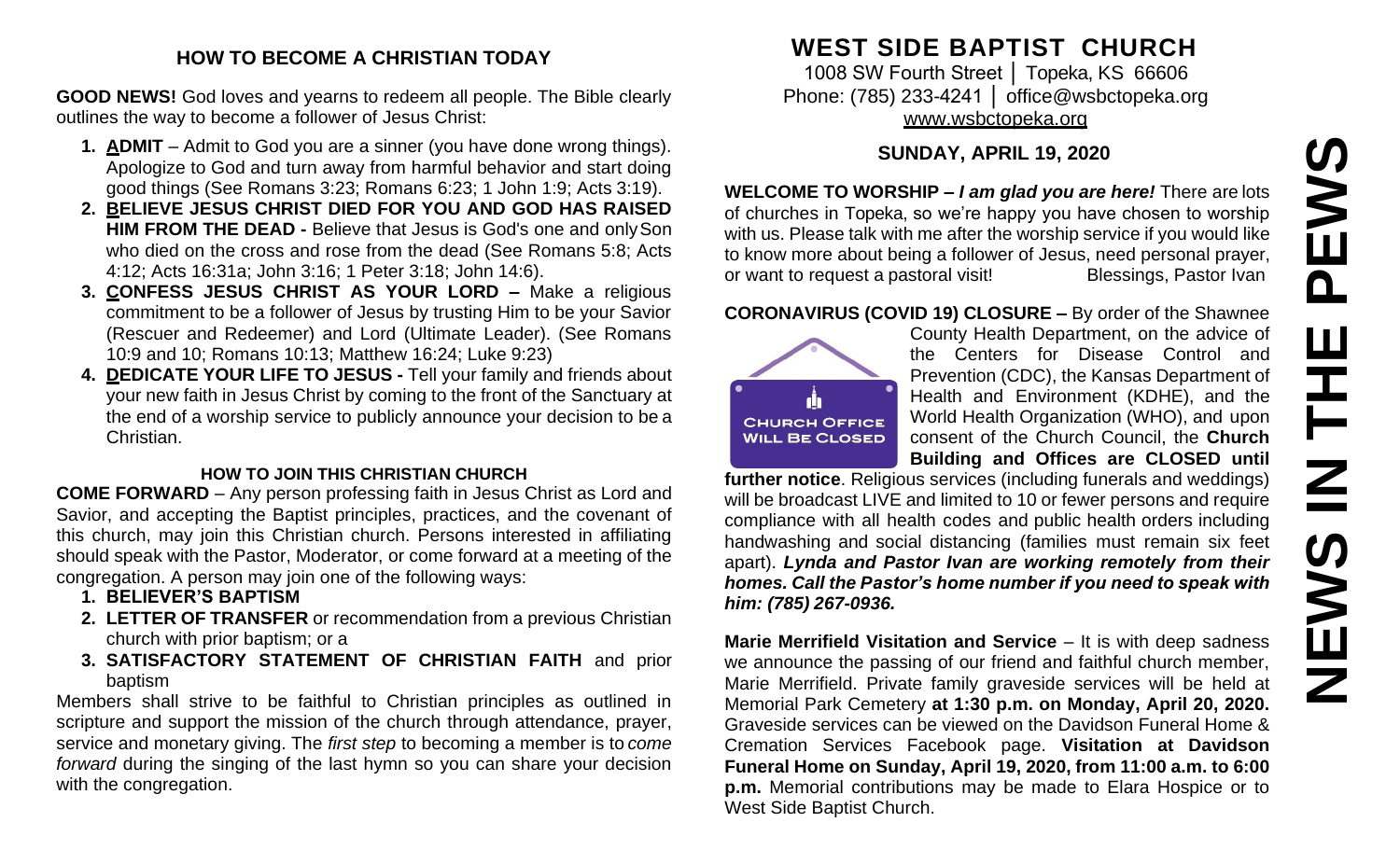#### **ADMINISTRATIVE PROFESSIONALS DAY -** Lynda is an AMAZING church



office administrator! She works hard to keep the church working - including keeping me on task. Help me honor her this year on **Administrative Professionals Day is Wednesday, April** 

**22.** Send a card. Give a gift. Call her (she'll like the extra phone calls). Let her know you appreciate her dedication and diligence.  $\sim$  Pastor Ivan

**BABY CLOSET – The Baby Closet is CLOSED** to the public until further notice to help stop the spread of the Coronavirus (COVID 19). Families can leave a message on the Baby Closet voice mail for diapers, formula, ointment, and wipes. A volunteer will return the message within 48 hours. Families may pick-up supplies on **WEDNESDAYS from 3:30-5:30 pm at the North Door.**

**BIBLE STUDY ONLINE** – Pastor is leading the **Wednesday EVENING Bible Study online at 6:30 PM via ZOOM (Meeting ID: 973 756 482, Password: 227168).** Join this one-hour small group study of **"THE GOSPEL OF MATTHEW."** Bible studies are free and open to the public. Join Zoom Meeting [https://zoom.us/j/973756482?pwd=aTVJLzZOS2JOY2N3UThqd0xqQjV2Zz09.](https://zoom.us/j/973756482?pwd=aTVJLzZOS2JOY2N3UThqd0xqQjV2Zz09)

**CARE CALLS** – Pastor Ivan will be preaching on Sundays and teaching Bible studies online, as well as calling our homebound, and making pastoral visits upon request. Please contact him at his home (785) 267-0936 if you have an emergency or need to speak with him.

**CAMP SCHOLARSHIPS** - The Church Camp Scholarship program is underway for **all children and youth to earn up to \$100.00 each to help them go to a summer camp**. Students earn points for registering their attendance (**text Pastor** when you watch the Online Service) AND for volunteering to help others. *We have not received an official word from the ABCCRegion or Green Lake canceling camps*. Camp registrations and payments are due Wednesday, April 29 (fully refundable).

**CHRISTIAN EDUCATION MEETING –** The Ministry of Christian Education will meet on **Tuesday, April 14 at 5:30 pm by ZOOM**. The meetings are open, and members are encouraged to attend. See Alice Payne, Coordinator, for agenda.

#### **WEEKLY CALENDAR**

| <b>SUNDAY, APRIL 19</b>    |                           |                                    |
|----------------------------|---------------------------|------------------------------------|
| $9:15$ am                  | NO Sunday School Canceled |                                    |
| 10:30 am                   |                           | Online Worship Facebook or Youtube |
| <b>MONDAY, APRIL 20</b>    | <b>OFFICE CLOSED</b>      |                                    |
| $9:00$ am                  | NO Baby Closet            | <b>Closed</b>                      |
| <b>TUESDAY, APRIL 21</b>   | <b>OFFICE CLOSED</b>      |                                    |
| 6:00 pm                    | No Men's Chorus           | <b>Canceled</b>                    |
| <b>WEDNESDAY, APRIL 22</b> | <b>OFFICE CLOSED</b>      |                                    |
| 10:30 am                   | No Bible Study            | @ 6:30 pm                          |
| $3:30 - 5:30$ pm           | <b>Baby Closet</b>        | <b>North Door</b>                  |
| $3:30 - 5:30$ pm           | Food Pantry               | <b>Parking Lot</b>                 |
| $5:30 - 6:30$ pm           | No Supper                 | <b>Canceled</b>                    |
| $6:00$ pm                  | No WWW Clubs              | <b>Canceled</b>                    |
| 7:00 pm                    | No Choir Practice         | <b>Canceled</b>                    |
| <b>THURSDAY, APRIL 23</b>  | <b>OFFICE CLOSED</b>      |                                    |
| $1:00$ pm                  | No Baby Closet            | <b>Closed</b>                      |
| <b>FRIDAY, APRIL 24</b>    |                           |                                    |
| <b>SATURDAY, APRIL 25</b>  |                           |                                    |
| $1:30$ pm                  | <b>Worship Team</b>       |                                    |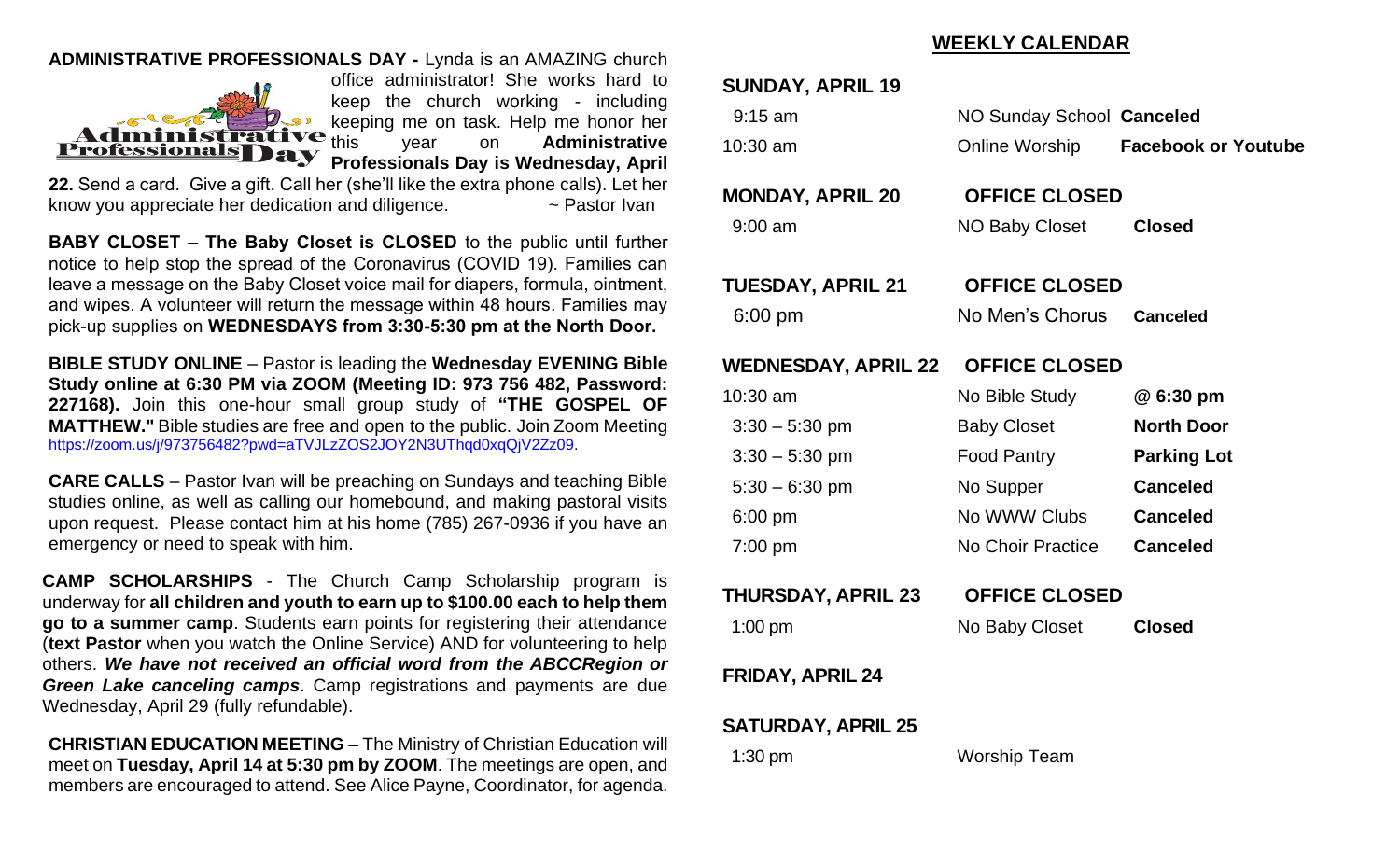# **OUR THOUGHTS AND PRAYERS**

Albert, Henry – Lou Gehrig's (Karen & Janice Kirby's cousins' husband) Carpenter, Al & Bradley – Health concerns Carpenter, Harry and Pat – Health concerns Emmert, Melissa – nurse in Omaha (Jan & Doug Mauck's daughter) Fowler, Jamie – business concerns & losing friend (Betty Arnold's son) Goff, Jim – Health concerns Jones, Gwen – Health concerns (Potwin Presbyterian) Lewis, Joanna – Health concerns (Nelda and Jack Janway's grandniece) Lightcap, The Very Rev. Torey – Health (Dean of Grace Epi. Cathedral) Longstaff, Judy and Ernie – Health concerns Lynch, Holly – Health concerns (Nancy Oshe's daughter) May, Nancy – Health concerns May, Steve – Health concerns McCullough, Mark – Health concerns and health of coworkers Morris, Don and Molly – Health concerns; hospice care Alice Payne – Health concerns Poe, Becky & Terry – Health concerns Springer, Keith – Health concerns (Marianne Spano's brother) Springer, Larry – Health concerns (Marianne Spano's brother) Swank, Kim – Health concerns Zab, Lola – Health concerns (Marianne Spano's sister) Zab, Rachel & Ethan – Birth of twins (Marianne Spano's great-nephews) Church and people in: • Armenia, Azerbaijan, Georgia (19-25 April 2020) • Afghanistan, Kazakhstan, Kyrgyzstan, Mongolia, Tajikistan, Turkmenistan, Uzbekistan (26 April-02 May 2020)†

Human Trafficking / Sexual Slavery

International Ministries and Missionaries (Global Servants)

Ward Meade Neighborhood

WWW Kids Bible Club

†Ecumenical Prayer Cycle "In God's Hands - Common Prayer for the World" from the World Council of Churches (https:/[/www.oikoumene.org/en/resources/prayer-cycle\)](http://www.oikoumene.org/en/resources/prayer-cycle))

## **HOMEBOUND & CARE FACILITIES:**

\*Cunningham, June – Brewster Place \*Kieffer, Alice \*Dell, Shirley & Larry \*Lundgren, Hilda \*Goodnow, Grace \*May, Renea \*Farrar, Helen –Plaza West \*Moody, Rogene – Homestead \*Haney, Gerald \*Penny, Theo \*Hunter, Russ \*Perkins, Edward \*Johnson, Mary Lou – Aldersgate \*Smith-Tindall, Hazel – Ottawa

**FACE MASKS –** Donations of cloth face masks or covers are needed at the Food Pantry to protect our volunteers.

**FOOD PANTRY -** Free Fruit and Vegetable Food Pantry on Wednesdays from



3:30 to 5:30 pm, while supplies last. **MOBILE SITE**: enter western PARKING LOT from 4th and CLAY Streets; do not park or exit your vehicle. Program Eligibility: Permanent residents in the Topeka area (zip code 66601-66619). Quondam: Clients are limited to receive one distribution per week. Call the Church Office at (785) 233-4241 for holiday and weather-related

closures. Equal Opportunity. \*All food is available at no cost. **Please [wear a](https://www.cdc.gov/coronavirus/2019-ncov/prevent-getting-sick/diy-cloth-face-coverings.html)  [face mask or cover](https://www.cdc.gov/coronavirus/2019-ncov/prevent-getting-sick/diy-cloth-face-coverings.html)** to protect the health and safety of our volunteers.

**GIVING** – Thank you for giving generously during the Coronavirus (COVID 19) national crisis. Please mail your gifts to the Church, drop off in the secure mailbox, or give ONLINE at [https://west-side](https://west-side-baptist-church.square.site/)[baptist-church.square.site.](https://west-side-baptist-church.square.site/)



**FINANCIAL GIVING** – Thank you for the generous support of the work of God in and through West Side Baptist Church. Donations report:

|                           | 04-12-2020 |          | Y-T-D |             |
|---------------------------|------------|----------|-------|-------------|
| <b>General Fund</b>       | S          | 4,877.00 |       | \$69,033.64 |
| Building Fund/Cap. Cm. \$ |            | 15.00    |       | 2,890.00    |
| <b>Sunday School</b>      | \$         | 0.00     | \$    | 121.25      |
| Am. Baptist Women         | \$         |          |       | 732.09      |
| Am. For Christ Offering   | \$         |          |       | 1,745.00    |
| <b>Baby Closet</b>        |            |          | S     | 25.00       |
| Fellowship/Benevolence \$ |            | 10.00    |       | 1,503.00    |